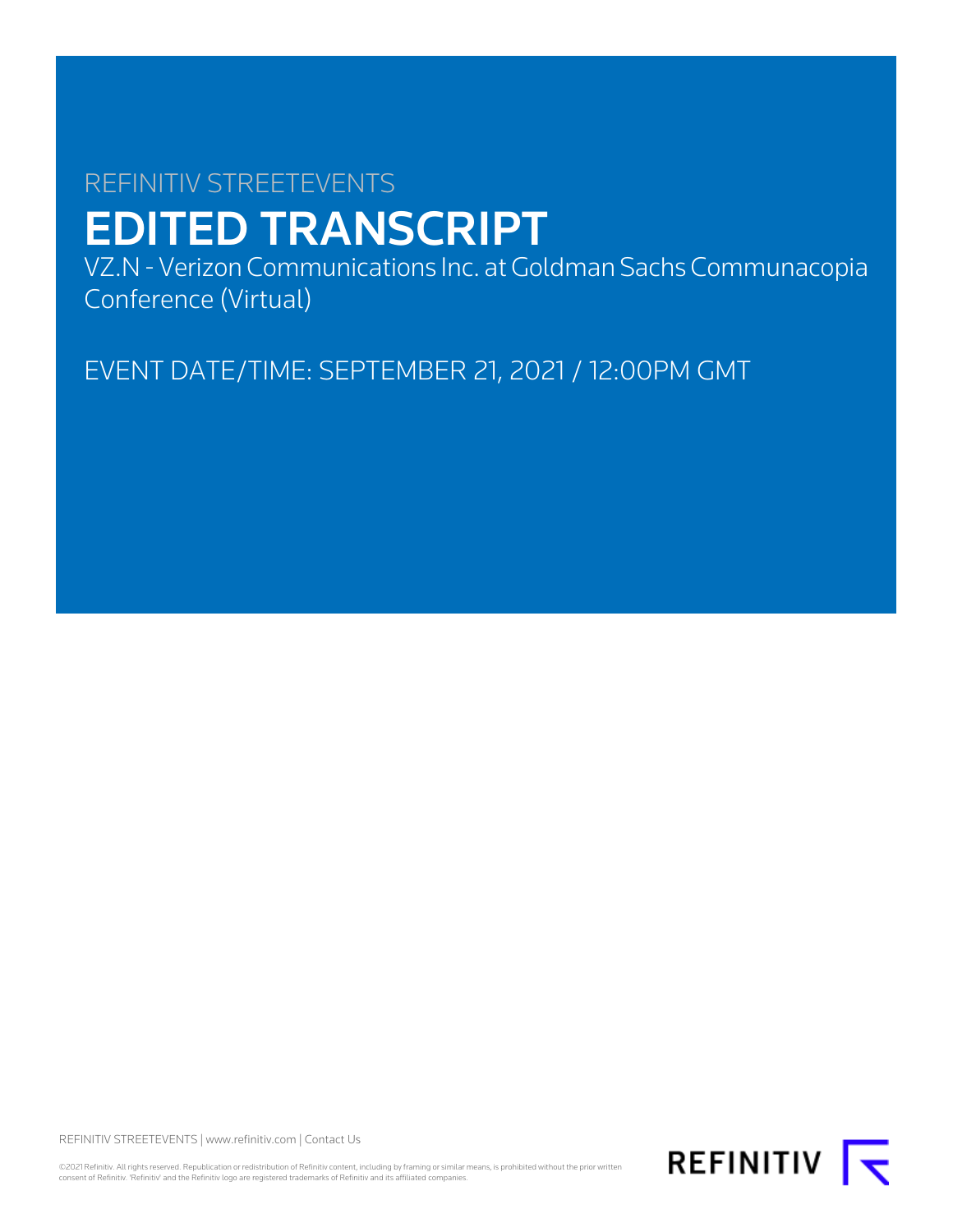# **CORPORATE PARTICIPANTS**

**[Brady Connor](#page-5-0)** Verizon Communications Inc. - SVP of IR **[Hans Vestberg](#page-1-0)** Verizon Communications Inc. - Chairman & CEO

# **CONFERENCE CALL PARTICIPANTS**

**[Brett Feldman](#page-1-1)** Goldman Sachs Group, Inc., Research Division - Equity Analyst

# <span id="page-1-1"></span>**PRESENTATION**

#### **Brett Feldman** - Goldman Sachs Group, Inc., Research Division - Equity Analyst

<span id="page-1-0"></span>Good morning, and welcome to the 30th Annual Communacopia Conference. I'm Brett Feldman, Goldman's U.S. telecom, cable and media analyst. We are thrilled to, once again, kick off this year's conference with Hans Vestberg, the CEO of Verizon. Hans, welcome back to Communacopia.

#### **Hans Vestberg** - Verizon Communications Inc. - Chairman & CEO

Thank you very much. Great to be here.

# **QUESTIONS AND ANSWERS**

#### **Brett Feldman** - Goldman Sachs Group, Inc., Research Division - Equity Analyst

All right. Let's jump right into it. So you have frequently cited 5 vectors of growth for Verizon. And really, ultimately, these represent new opportunities to drive revenue for the company over the long term. What are the key competitive advantages that Verizon has at the onset of the 5G era that you believe positions you to win across a much larger addressable market?

# **Hans Vestberg** - Verizon Communications Inc. - Chairman & CEO

Brett, I think that our conversation around the 5 vectors of growth is, of course, a couple of vectors that we're developing and a couple vector that is in play already in a big time. And I just want to go to -- go into them a little bit quickly, so we get the grasp. First of all is the 5G adoption, which is everything from the mobility case, consumers and business and then fixed wireless access on 5G. Then of course, the network monetization we're doing where we actually have other brands using the network in order to have the best return on investment, which, for example, some cable operator. And then the third one is the 5G mobile edge compute, where I would say we're basically alone still. We have been developing that for the last 2 years and have a head-start over anybody else.

And then we have our unique model with our mix and match, and how we deal with partners, things like Disney+, discovery+, Apple Music, et cetera. And then we have our new segments that we're addressing, which we have created, Visible, et cetera, but, of course, waiting for the final approval for the TracFone. So we're going to be the #1 in the value segment as well. So it's several areas that we have grown very different from any other of our competitors where we meet them in some of them. We have created that based on our network and service.

And of course, in the foundation of that is the best network that we have been carrying in this market for as many years as I can remember to have the best network. And then we carry that on with this type of service on top of it. So that's why our positioning is so great, and this is where we actually landed when we decided our strategy in 2018, which we call Verizon 2.0, which is an internal name. But for us, it was a next step of taking this leadership that was created during the last 15 years. So take the next step to the leadership for the next 15 years in this market for consumers and for businesses.



 $\overline{2}$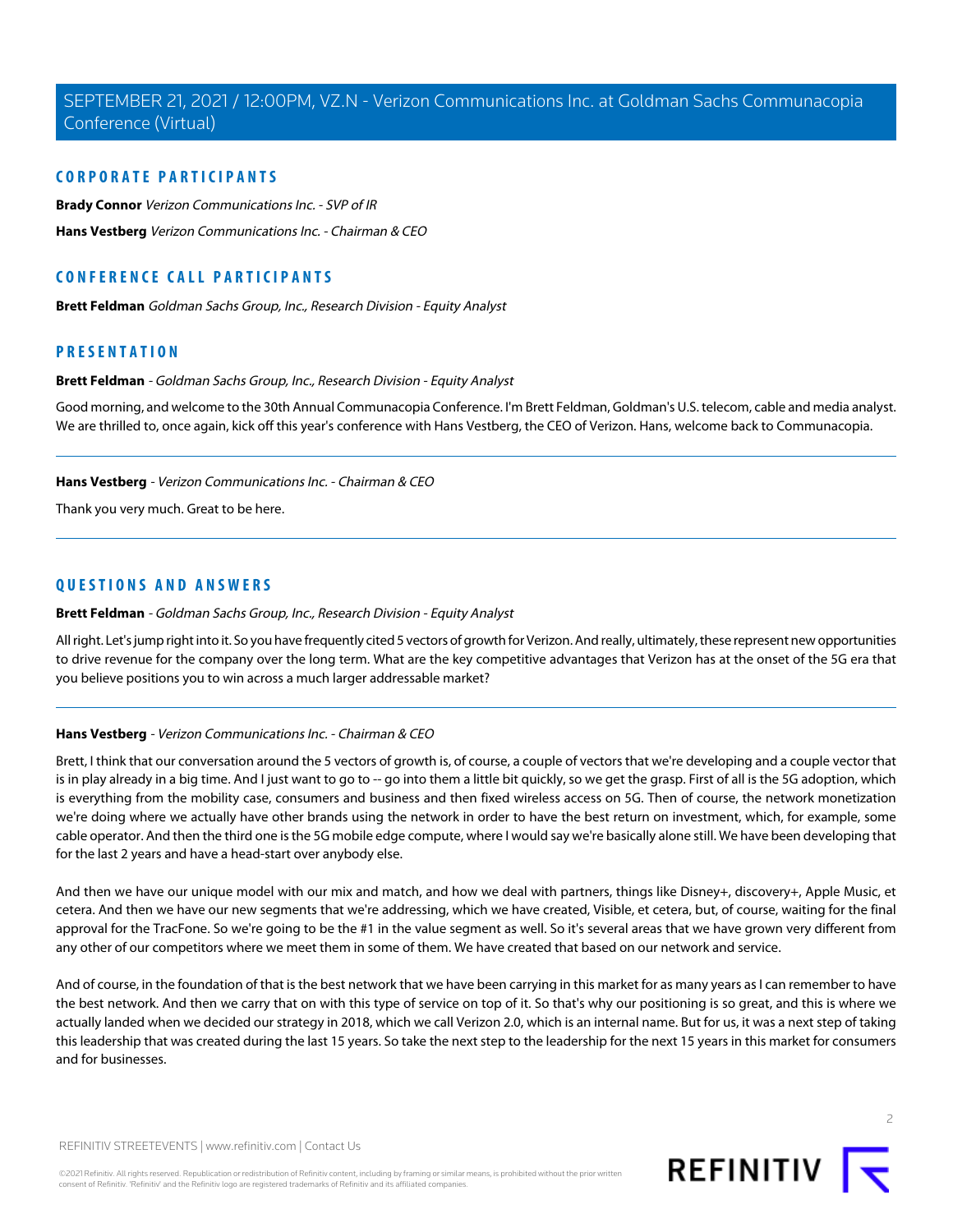And in that, as you all know, we have taken very big strategic decisions, everything from the acquisition of TracFone that we're in process with, divesting Verizon Media Group by acquiring C-Band, changing the structure of the company, all in all to sit there now in an extremely good position to continue to lead this market in the last 15 years. And as many of you have seen the last couple of quarters, we have actually performed fantastically when it comes to our financials, at the same time as we're doing this big transformation and addressing totally new areas and executing on some areas that we have developed during the last couple of years. So that is the uniqueness with us, how we have built the network, how we're addressing the market different from the others.

# **Brett Feldman** - Goldman Sachs Group, Inc., Research Division - Equity Analyst

Let's spend a little bit of time digging into a couple of those areas. I'd like to start with your consumer wireless business where you are #1, by almost any metric, subscribers, service revenue, margins, churn, you name it. But your competitors have taken significant steps to boost their scale, either through M&A or perhaps through additional acquisitions of spectrum. Why do you believe that your consumer business can continue to be a leader in what appears to be an increasingly competitive market?

# **Hans Vestberg** - Verizon Communications Inc. - Chairman & CEO

If you look at how we have performed the last couple of quarters here, we are very pleased with our consumer wireless business. Team is doing a great job. Since the sort of inception of the unlimited that was started in 2017, we have constantly had a lead in new offerings and innovation in the market. And just to put it on the record, if you look at the scorecard of the second quarter for consumer wireless, we continue to take the #1 share of industry service revenue, and we take the #1 share of postpaid phone ARPU growth. That means that whatever new subscribers we're getting, together with our metrics of moving our customers from metered plan to unlimited plan to unlimited premium plan, is paying off. And that's why we also increased our service revenue guidance for year-end.

So all in all, we think we have found a model and the team with Ronan, and they are addressing the full consumer market. And that's why we also see the Fios business doing great now. I mean we have had 3 quarters up to the second quarter, which has probably been the 3 best quarter we ever had on Fios, and that momentum continues into -- to this quarter as well. So we are very excited over the full view we have on consumer, and that has given us all this possibility to create new values for our customer and, in the bottom, the best network. That's what we are aspiring for, and our customer likes it, and we feel that we have a really good position. That competition is getting better. That means that we just need to be even better to continue to be the #1 that we've been for so long. That means that we come to work every day to show that we can create more value for our customers and for our shareholders in a consumer business that nobody else can do.

# **Brett Feldman** - Goldman Sachs Group, Inc., Research Division - Equity Analyst

I'm glad you mentioned the improved outlook. So you had initially targeted that your wireless service revenue would grow greater than 3%. I think you've improved that to a range of 3.5% to 4%. And so we get a couple of questions about that. One is just relative to your own plan, where do you think you're outperforming? And then the next question, and I know you've gotten this question a lot, which is we have an industry that is experiencing record levels of subscriber growth this year. As you look at the backdrop, what insights have you been able to gain about where that additional growth is coming from? And what gives you confidence that as we inevitably kind of go back to a normalized run rate, you're going to continue to hang in there and not necessarily see it then?

# **Hans Vestberg** - Verizon Communications Inc. - Chairman & CEO

So when it comes to where we are creating our strength in our service growth, I think it's a combination of getting our customers to join sort of the unlimited, the unlimited premium. And remember, we talked about that at Investor Day. We have a long journey still to move many of our customers to -- from metered plan to unlimited and unlimited premium. So we have, on our own base, enormous, great opportunity to continue to have value creation. Secondly, the market, of course, have a switcher pool. Remember also, the switcher pool is a little bit smaller nowadays,

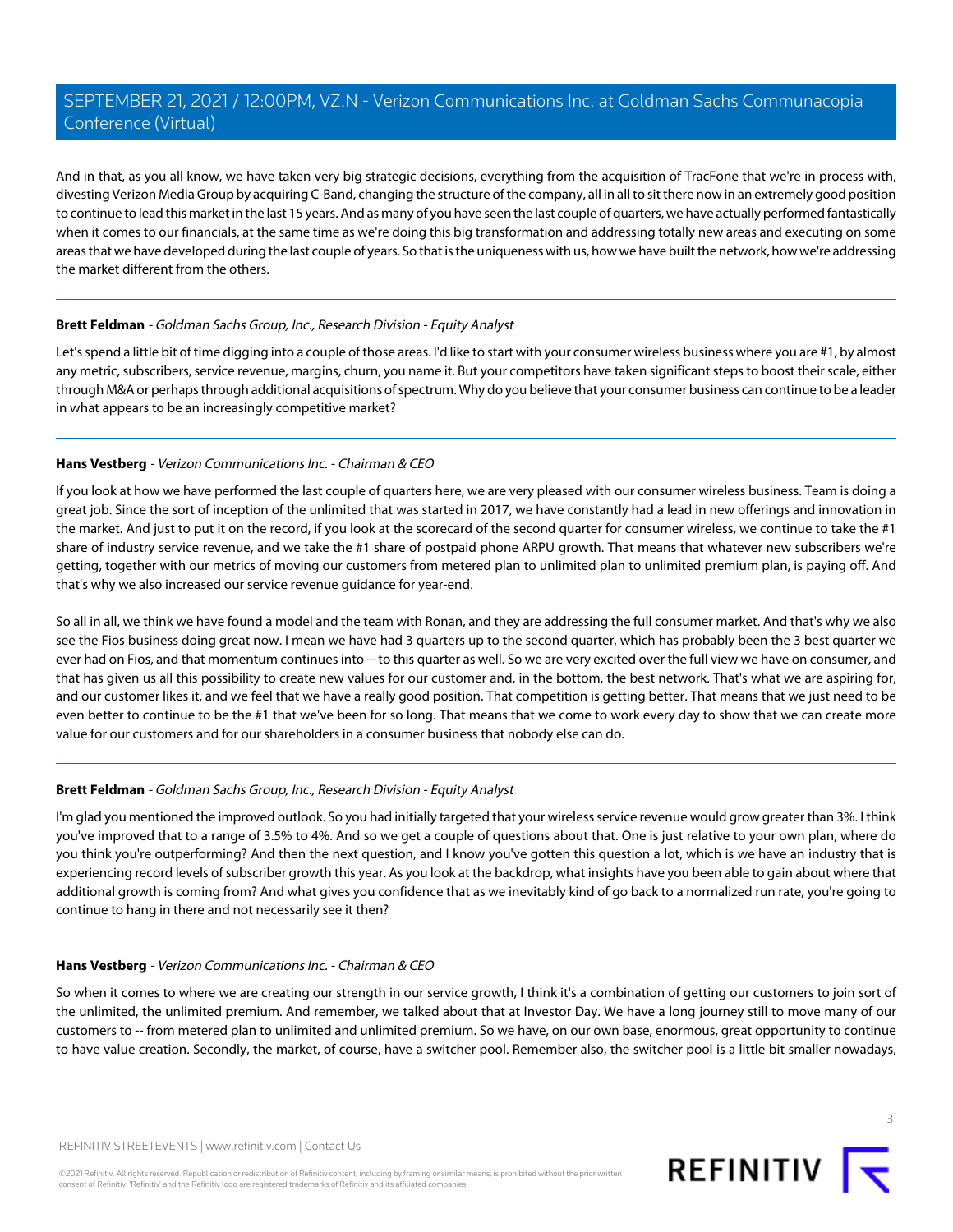maybe 5%. But still as the pandemic is sort of a little bit less impacting trading, et cetera, that has come back, and we take our fair share there as well. That is what is creating it. But remember, we have a really good base that we can work on.

For us, what has been important -- and I think I've said it so many times. It's the revenue growth we are looking for. I mean, of course, we always try to get new customers and we take our fair share. We had a great quarter when it comes to net adds in the second quarter. But ultimately, I want to be measured. And Ronan and the team want to measure how much we are creating ARPA growth for our customers and service growth. That's sort of what is ultimately is going to create more bottom line for us. And as I said, when we look at the scorecard of the second quarter, which we always report first, we cannot do that until it's over. We clearly took the most revenue in the market in services, wireless, and we took the most ARPA growth in the market when it comes to our share.

So that's what we are focused on. And that's why you talk about net adds, when that's going to go. We see ourselves being able to grow with or without any major net adds market or switcher pool. That's why we have the 5 vectors of growth, which is different from the others. Of course, mobility is one of them. But remember, we have the nationwide broadband rolling out. We have enterprise services. We have the monetization of the network. We have new segments. And as well, we have our unique model with our mix and match and our service offerings, which are all exclusive to us. All that is creating a confidence of our guidance that we did in our Investor Day, where we basically said, yes, the service growth is going to be 2%. Then we go to 3%. Then over time, it should be 4%. That's the confidence we have as having so many vectors of growth, and that's how we are pushing the company and executing.

# **Brett Feldman** - Goldman Sachs Group, Inc., Research Division - Equity Analyst

Can you give us an update on the third quarter? Have you seen the momentum continue to improve?

# **Hans Vestberg** - Verizon Communications Inc. - Chairman & CEO

What I can say that as we came out from the second quarter, I talked about the wireless business having a good momentum. That has continued in the third quarter. As well as I talked about our broadband, our Fios, which has been fantastic until the second quarter. That momentum continues as well. So that's where we are, and we are days away from closing the quarter. So we'll probably come back. And of course, we added right now the iconic launch here last week, which also is going to be interesting to see. But what we see so far, we like our offerings. We like the network, and we see -- we like the way our customers are thinking about our offerings right now. So all in all, exciting next couple of months here for us and good momentum.

# **Brett Feldman** - Goldman Sachs Group, Inc., Research Division - Equity Analyst

You made that point about leading service revenue growth, and you get far more service revenue growth, particularly in your consumer business right now, from growing your ARPA than you do for necessarily growing your customer base. ARPA grows for 2 reasons. You're either moving people into higher ARPU plans, which you've been doing as you've been migrating customers into unlimited and then in the higher tiers. And then, of course, if you're adding new devices into your existing plans, that boosts this as well. When you talk to Ronan about his strategy for boosting ARPA, how much visibility does he have in terms of the longevity of that opportunity? Or how long you can keep driving service revenue growth through ARPA growth?

# **Hans Vestberg** - Verizon Communications Inc. - Chairman & CEO

He has a long view on that one. And clearly, we see a long, long journey that -- where we can continue to migrate our customers, both from metered plan to unlimited and unlimited premium. And then adding value there with partners like Disney+, discovery+, Apple Music, which all of them are exclusive to our wireless offering. And we have more of that. So he has a long vision and a plan of how to continue that journey, create more value, but also continue to have the best network in the bottom.

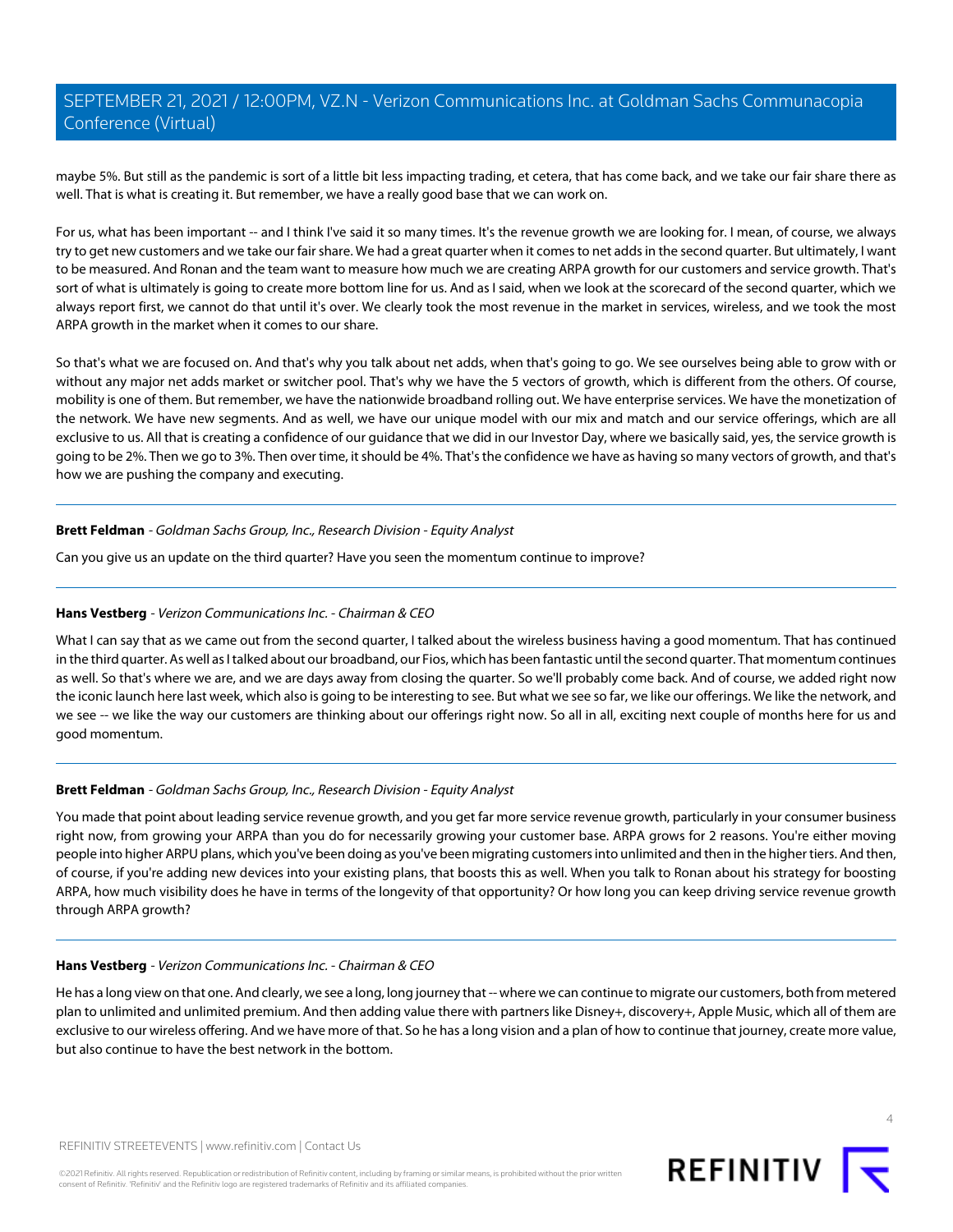And -- so we see a long, long, long journey that we can continue that growth. And that's why we're confident when we talked about what we can -- what we want to achieve in our guide -- when we guided the long-term growth of the company. So clearly, we see a continuation here and we see the differentiation. And of course, we're excited also that sooner or later, more sooner than later, we will have our C-Band as well coming up. And then that will add new opportunities. And as we said at the Investor Day, that will accelerate and amplify everything we're doing because we can amplify our TAMs and we can accelerate our plans and making them earlier.

#### **Brett Feldman** - Goldman Sachs Group, Inc., Research Division - Equity Analyst

Great. Well, we're going to come back and talk about the C-Band and your network strategy in just a few moments. But before we do, in order for consumers to enjoy the benefits of your 5G network and your deep portfolio of mid- and high-band spectrum, you need to get them into 5G devices. They need to upgrade. And you have increasingly been emphasizing handset promotions in your go-to-market. I mean if we just look at what you rolled out with the iPhone 13, a new customer could theoretically get up to \$1,300 in value, an existing customer might be positioned to get up to \$800 in value. Broadly speaking, what is your strategy for getting your customers to move into 5G devices? And are you going to have to remain more promotional for longer in order to accomplish those goals?

# **Hans Vestberg** - Verizon Communications Inc. - Chairman & CEO

So first of all, we are in a moment in the industry which is very exciting, which means that, first of all, 5G handsets is now coming out, full-fledged. Our network is ready for it as well as we are in a moment where the pandemic is not over, just to be clear on that. But from a consumer point of view, we have seen it almost back to normal. So that combination of sort of the phase in 5G right now means that there is a little bit more aggressiveness in the market. That's very similar to what we saw in 4G as well. You have an initial phase when you build a network. You talk a lot about 4G or 5G. And then you see the adoption coming in where, of course, there is a lot of -- it's a possibility to gain share. And then we are topping that with we're coming out from the pandemic.

So that are the things around us. But in general, we would not do aggressive promotion if we didn't see it financially making sense over time. Ronan and the team on the consumer side are very, very financially prudent when they think about being aggressive. And we talked about that as well. We will be aggressive where we see long-term value creation for our customers and for our shareholders, that we can have ARPA growth or service revenue growth over time. That's when we do it. We're not looking into anything else if we see that. And that's why we came in this summer with a couple of offerings. We're a little bit calmer. And now when we see the iPhone 13 coming out, we're a little bit more aggressive. All in all, it's part of the strategy that we have, which is actually working well for us when you see our service revenue growth on the wireless side.

# **Brett Feldman** - Goldman Sachs Group, Inc., Research Division - Equity Analyst

Okay. You say that it's worth the investment in the handset, and you can get a return on it. As investors, what do we look at? What operating metrics are going to cause us to have confidence that as you run those promotions and you drive customers into 5G devices that over time it is giving you the return you would hope for?

#### **Hans Vestberg** - Verizon Communications Inc. - Chairman & CEO

No. I think what you should look for is the industry service revenue growth and seeing that we're taking more than our fair share, which we have done so far. I think that's -- and that you see us growing the ARPA or ARPU over time. That's really the metrics that you look for. Then there are leading indicators there, which you can look at. But ultimately, we are here to generate more revenue and healthy revenue. That's going to lead to bottom line as well. That's how we have been working in previous management, way before me, and we continue to work when it comes to the discipline and the financial discipline of the company. And you mentioned it yourself, any metrics we would lead when it comes to performance, financially, et cetera. And we are totally committed to continue that work. So that's what you should look for. There are leading indicators as net adds and so on, but ultimately, it should be bottom line and top line growth in absolute numbers and in percentage. That's that we're focusing on.

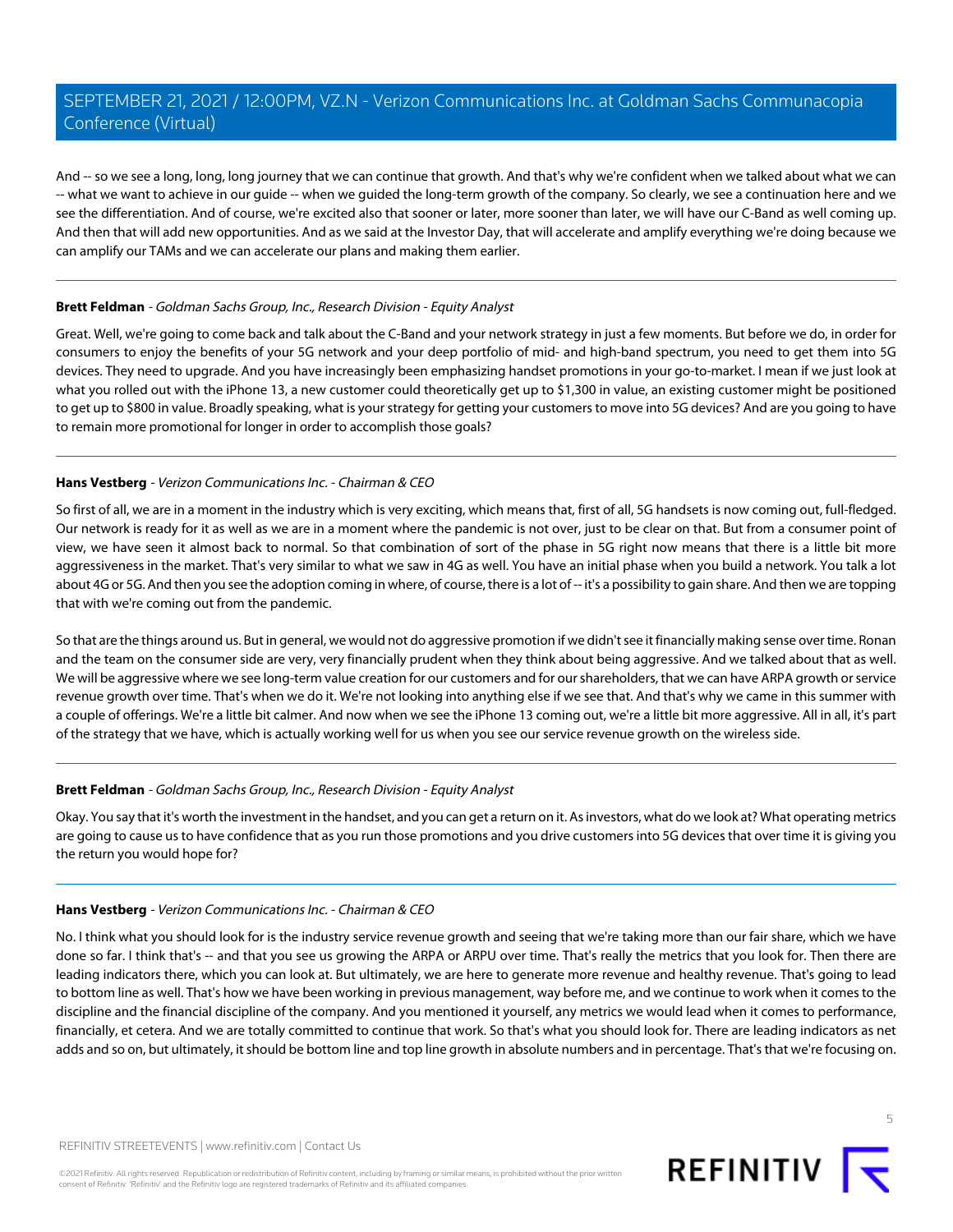#### **Brett Feldman** - Goldman Sachs Group, Inc., Research Division - Equity Analyst

Before we move on, I got a message. I don't think your safe harbor slide flashed. I think Brady was going to maybe jump on and just quickly read through that. Brady, are you available?

#### <span id="page-5-0"></span>**Brady Connor** - Verizon Communications Inc. - SVP of IR

Yes. I'm here. Hans, and Brett, let's station break for a quick interruption. Everything we're saying here is covered by our safe harbor statement. You can see it on the web and our Investor Relations website. And Hans, take it away. Let's finish this strong.

#### **Hans Vestberg** - Verizon Communications Inc. - Chairman & CEO

Thank you, Brady, for that intervention.

# **Brett Feldman** - Goldman Sachs Group, Inc., Research Division - Equity Analyst

Back to our regular programming.

#### **Hans Vestberg** - Verizon Communications Inc. - Chairman & CEO

Yes.

# **Brett Feldman** - Goldman Sachs Group, Inc., Research Division - Equity Analyst

I'm going to stick with the consumer theme just a little bit longer. You expect your acquisition of TracFone to close in the next few months. I asked earlier, what's been driving the strength in the overall postpaid category. There's a widely held belief that we share that we've been seeing customers move from the prepaid category into the postpaid category for a range of reasons. And so 1 of the questions that we've been getting is why is this the right time for Verizon to be acquiring a prepaid operator?

# **Hans Vestberg** - Verizon Communications Inc. - Chairman & CEO

First of all, we believe in the value segment. We believe that's an important segment to serve in the market, and we believe we can support and put a very positive spin on that with all our assets we have in the company. We will not change the name of it to Verizon or anything. We're going to keep the brand names, and we're going to see that, that customer base is served as they should. But we will infuse our strength on our technology, our strength on go-to-market, the strength of the UXs that we have built, et cetera, in order to serve that customer base better. So we believe that's an important segment going forward, and we're very excited for closing that deal and see that they are part of our offering for that value segment. So I cannot talk about the products we're going to launch, et cetera, because we will do that as soon as we have closed the transaction. But clearly, we're excited about, and I think it's a very important segment that we're going to serve.

#### **Brett Feldman** - Goldman Sachs Group, Inc., Research Division - Equity Analyst

I know in the past you noted that you do also expect financial synergies from the deal. How long is it going to take to sort of go through the integration? And is there going to have to be any period of stepped-up investment to make sure you're positioned to really capitalize on this new business?

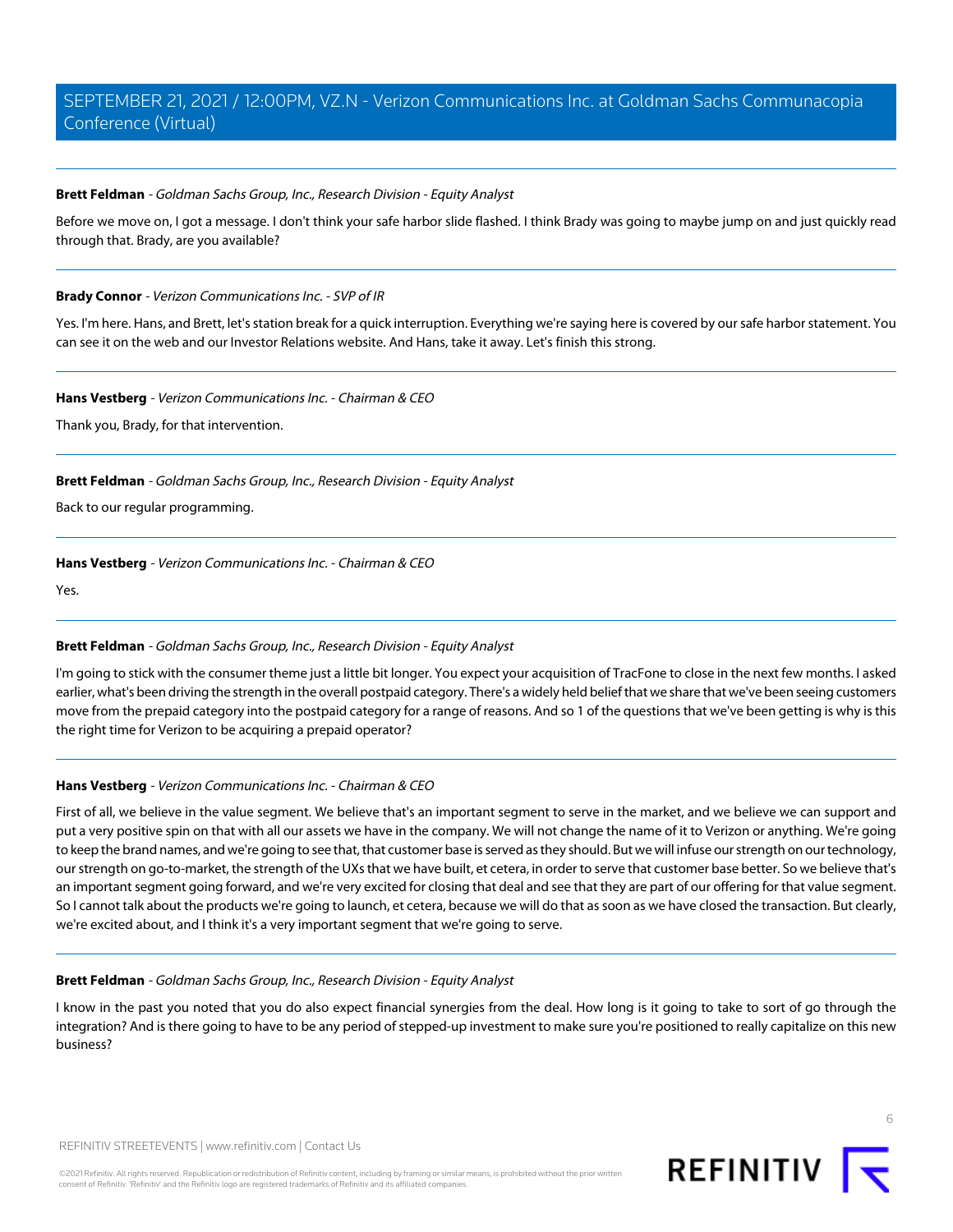# **Hans Vestberg** - Verizon Communications Inc. - Chairman & CEO

What we have said and we definitely believe is that we're going to be accretive after the first year, the first full year. Of course, the synergies will come at the latter part of that year from the closing. That's what we believe. We haven't talked about any incremental CapEx or something. That's part of our BAU. Nothing extraordinary that we need to do there. But of course, we're going to support them with all our systems in order to be more efficient to serve the customer base, which is the most important there to keep, retain and develop the value segment.

# **Brett Feldman** - Goldman Sachs Group, Inc., Research Division - Equity Analyst

I want to come back and talk about network and spectrum. You had alluded to your C-Band purchases earlier. You were the biggest winner in that auction. You acquired an average of 161 megahertz of C-Band spectrum nationwide that more than doubled your sub-6 gigahertz spectrum portfolio. You've talked about deploying 7,000 to 8,000 cell sites with C-Band by the end of this year and having 175 million POPs covered with C-Band by '22, '23. Can you give us an update? Is the clearing process going as expected? And are you otherwise on pace to meet those deployment targets?

# **Hans Vestberg** - Verizon Communications Inc. - Chairman & CEO

Yes. First of all, I mean, we're, of course, excited of that -- for that acquisition of spectrum, which I've spoken a couple of times. That's a spectrum for generations. That's going to cater the planning, the execution to keep the best network in this market and the continuation. So we're very excited with that. This is the year -- we have never deployed so much as we're doing this year. I mean, we have a commitment over 14,000 [incremental] (added by company after the call) mmWave base stations, 7,000 to 8,000 C-Band stations. We continue to add capacity in 4G. And then we're building fiber. Not -- maybe we're not on the peaks of 2,000 route miles per month because we're doing shorter routes, but maybe 1,200, 1,500 route miles every month as well right now. So it's a big machine that is rolling out right now. I would say the team is doing a fantastic job to roll out, and we are on plan, and we are executing it.

And we have secured all our sort of radio equipment. So we have no shortage of that. The guys are doing tremendous work with our partners to see that we can actually roll it out. As far as we know, all the satellite guys are doing a great job to clearing the spectrum for us to be having that cleared in order to test and deliver an extraordinary service for our customers with the time plans we outlined in the first quarter of this year in our Investor Day. Then there are some challenges in the supply chain, especially on mid material. But I have to say my team is doing a fantastic job to work around, work with suppliers and our field force to see that we keep the pace up to deliver to our commitments. And I think that's just how Verizon is working. We deliver on our financial commitments. We deliver on our operational commitments all the time. And the team find ways even though they find challenges or headwinds. So I'm very pleased with what I've seen so far, and we continue to execute on the plan that we laid out.

# **Brett Feldman** - Goldman Sachs Group, Inc., Research Division - Equity Analyst

And then just to make sure I understand your comment on supply chain. I think you were saying that you are acknowledging that there are some challenges in global supply chains, which I don't think is surprising anybody. But your point is you're still on pace to hit all of your deployment targets. You have figured out a way to manage around. Is that the...

# **Hans Vestberg** - Verizon Communications Inc. - Chairman & CEO

Yes. Yes. And especially on all our so-called -- I wouldn't say valuable sort of equipment. But of course, all the radio equipment that is antennas and all of that, baseband, that we have already secured and that we secured way back there. And of course, there's a typical operations from Verizon. We started thinking about C-Band years ago. We have it in the chipset. The equipment manufacturers has the clear direction and the purchase orders to execute. And that's why we're sitting where we are. And then, of course, the field need to work it with some challenges. But all in all, a great work from the full team here.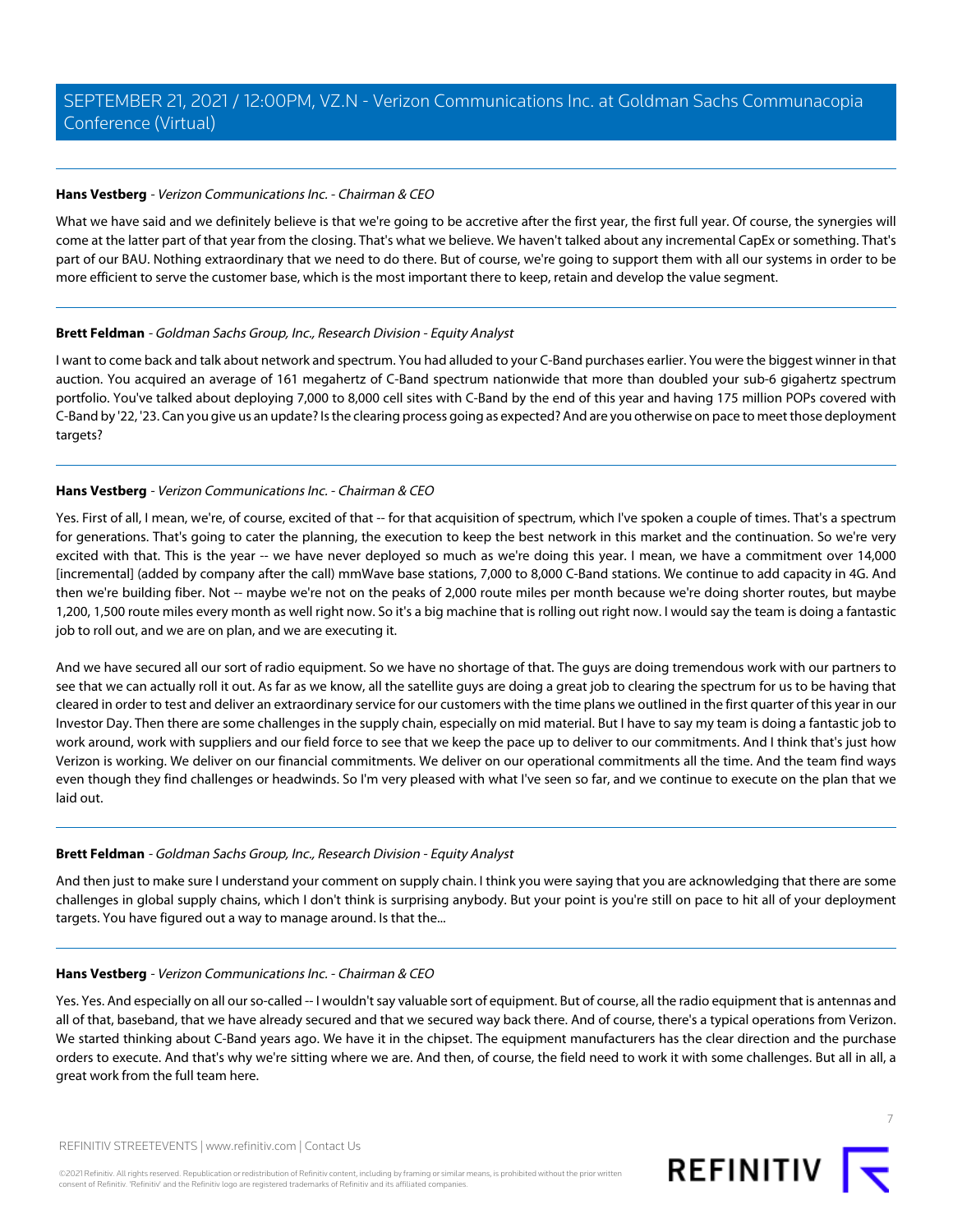#### **Brett Feldman** - Goldman Sachs Group, Inc., Research Division - Equity Analyst

And then just last question on the ecosystem here. Any issues with labor, either a shortage of supply of labor for your retail operations or your field force?

#### **Hans Vestberg** - Verizon Communications Inc. - Chairman & CEO

I think the field force we feel really good about. The team is doing a great job and, of course, secured our resources here. I think then in the retail, we have basically all our stores open. There are a tougher labor market here. But with the value we are giving our employees, we have seen a great retention of them. But a little bit tougher right now than a year ago or 2 years ago when it comes to that category of employees. But we continue, and we still -- we are serving all our customer in the right way, so still working. But we have to do workarounds, but the same here. Ronan and team is doing great work.

# **Brett Feldman** - Goldman Sachs Group, Inc., Research Division - Equity Analyst

You -- we started off this discussion talking about spectrum and your C-Band purchases. Your competitors have also fortified their mid-band portfolios, in some cases their high-band portfolios. Why are you confident that you can maintain a network leadership advantage? What resources do you have or advantages do you have other than spectrum that you think is going to keep you ahead of the peers?

# **Hans Vestberg** - Verizon Communications Inc. - Chairman & CEO

So first of all, the base of the network we have right now is the best network in the market. That's important because that's a design principle. How do you design? You don't, with the new spectrum in 1 year, have a great network. It's a lot about software. It's a lot about what type of devices you have and how you have integrated all that, how the network is performing. And sometimes, we make it easy and talk about, hey, if I'd only have some more spectrum are going to be best. Somebody have to remember that we have had the least spectrum the last 10 years in the market, and we always have the best network. So I have the confidence with my engineers how they are engineering the network and how we have been planning to get the C-Band and mmWave to add on to the best network that we can keep up the lead.

And our strategy is the network. I mean, we wake up every morning and we think about how can we do it better for our customers. How can we make this network working in a multitude of ways for our customer? All the way from large enterprises, small, medium applications there to consumer services, streaming services, working from home, that's what we built. And some of you might remember, in 2017, we'll launch our Verizon Intelligent Edge Network because we saw this already 5 years ago that we have so many opportunities on the same network. And that's why I have confidence that the team will just continue to keep up the lead.

And as I said before, I mean competition is good. It makes us even better because we know that we just need to plow and continue to execute on the best network. So the team is confident of it. And I think we have all the assets, all the way from engineers, how we architect the network, the software and the assets. Right now, we have the best position on mid-band as well. And then you need to top that we have mmWave, which is a unique experience layer. And in the beginning of the year, or I think we talked 2 years ago, we talked about our ambition is to have by year-end 5% to 10% in the most populated areas, 5% to 10% of our traffic on mmWave. And we see now big time how that is starting to grow because people are coming back. Operations are coming back to the most urban places. So of course, we're excited over the strategy we laid out and how we now see that coming into play for our customers.

#### **Brett Feldman** - Goldman Sachs Group, Inc., Research Division - Equity Analyst

Spend a little bit of time talking about one of the incremental or emerging use cases for how you can leverage your 5G network and that's fixed wireless access. You said you have an opportunity to target 30 million homes with that offering by 2023 and then 50 million by 2025. First, I'm just curious. Can you give us any update on the scaling of that product, anything around KPIs? But then the bigger picture question that we get is cable

©2021 Refinitiv. All rights reserved. Republication or redistribution of Refinitiv content, including by framing or similar means, is prohibited without the prior written consent of Refinitiv. 'Refinitiv' and the Refinitiv logo are registered trademarks of Refinitiv and its affiliated companies.

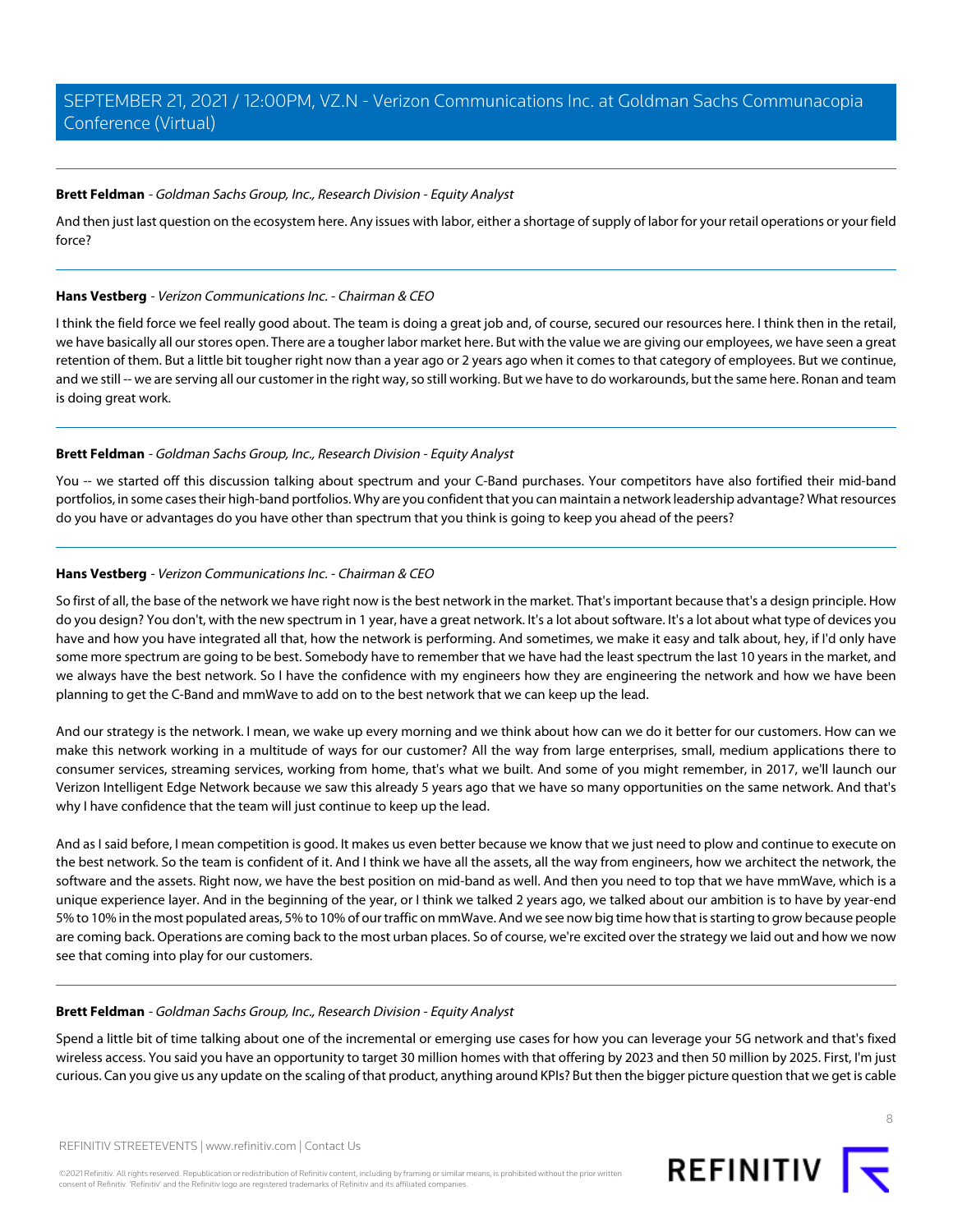companies are not taking their foot off the gas either. They've articulated intent to get to 10 gigabit downlink services in their networks. And of course, you see a lot more fiber out there. Why are you confident that your fixed wireless product over time will be a relevant competitive product?

#### **Hans Vestberg** - Verizon Communications Inc. - Chairman & CEO

I think that our fixed wireless product we already see good traction on it. It's just such a different product and definitely it has a fantastic capacity. So think about it that we think about the full nationwide broadband offering in our consumer business. Think about that in certain markets, we have Fios, which I told you were great momentum in. We have, in certain areas, where 4G fixed wireless access. We have been operating on mmWave in, I think, in over 70 cities right now. And now we're amplifying with C-Band. Ultimately, we're going to have different solutions depending on the customer. But ultimately, our goal is that we're going to address the full market or broadband in the market. And we think that there are definitely underserved parts where we can come very strongly with our fixed wireless access.

We can come quicker. It's a different type of model. It's self-install. It's so much simpler. It's the next generation of broadband. It -- that's how we see it. And so that combination makes it very exciting. And as we spoke this -- earlier this year, our next-generation CPE is going to have C-Band and mmWave in it. So it's just going to be an enormously powerful CPE to see that we can give a fixed wireless access. And that's why we also are confident about the addressable market that we're going to address when we're going to launch it, and we want to bring this forward. So that's our competitive advantage. Of course, ultimately, we also have a great base of wireless customers way outside the ILEC where we have Fios, where we see a great opportunity of offerings and seeing that our customers are really being excited on it.

# **Brett Feldman** - Goldman Sachs Group, Inc., Research Division - Equity Analyst

Do you think you're ultimately going to need to make that fixed service available to a much larger portion of the population? I mean most cable households now can get a bundle of broadband with your wireless product from the cable company? Do you need to be able to offer the same fixed and mobile bundle across most of the U.S.?

# **Hans Vestberg** - Verizon Communications Inc. - Chairman & CEO

I think the greatness with us is we have the optionality, and we always listen to the customer. We're going to have the optionality for that -- to that combination. And we can do a combination with our mix and match, where customer can pick and choose, both on the fixed broadband or the broadband and the wireless. And then we have our service offerings that are unique in the market. That is sort of what we create for our customers, optionality of different type of services, different type of packages, mix and match inside of it. And I think that is nothing you can do in 2 minutes because it's a lot of work in the back end of the systems inside the company in order to be able to do that in a consistent way with high quality to our customers.

And we have that machine running right now. So think about it. We have a network as a platform. We have billing as a platform. We have service as a platform. We are just platform thinking to scale it with different type of offerings for our customers. And yet again, that's why we feel also confident of our guidance we have done that we can continue to grow and grow in a very healthy way. We talked about GDP plus. Of course, GDP is a little bit hard these days, but ultimately translate from 2% of service revenue to 4% over the time.

#### **Brett Feldman** - Goldman Sachs Group, Inc., Research Division - Equity Analyst

You -- I touched on Fios just a little bit earlier. Your Fios net adds over the last year have been the strongest, I think, since 2015. Why has that happened? What's the tailwind? And how durable do you think it is, particularly as we kind of get out of the pandemic and everyone living in lockdown?

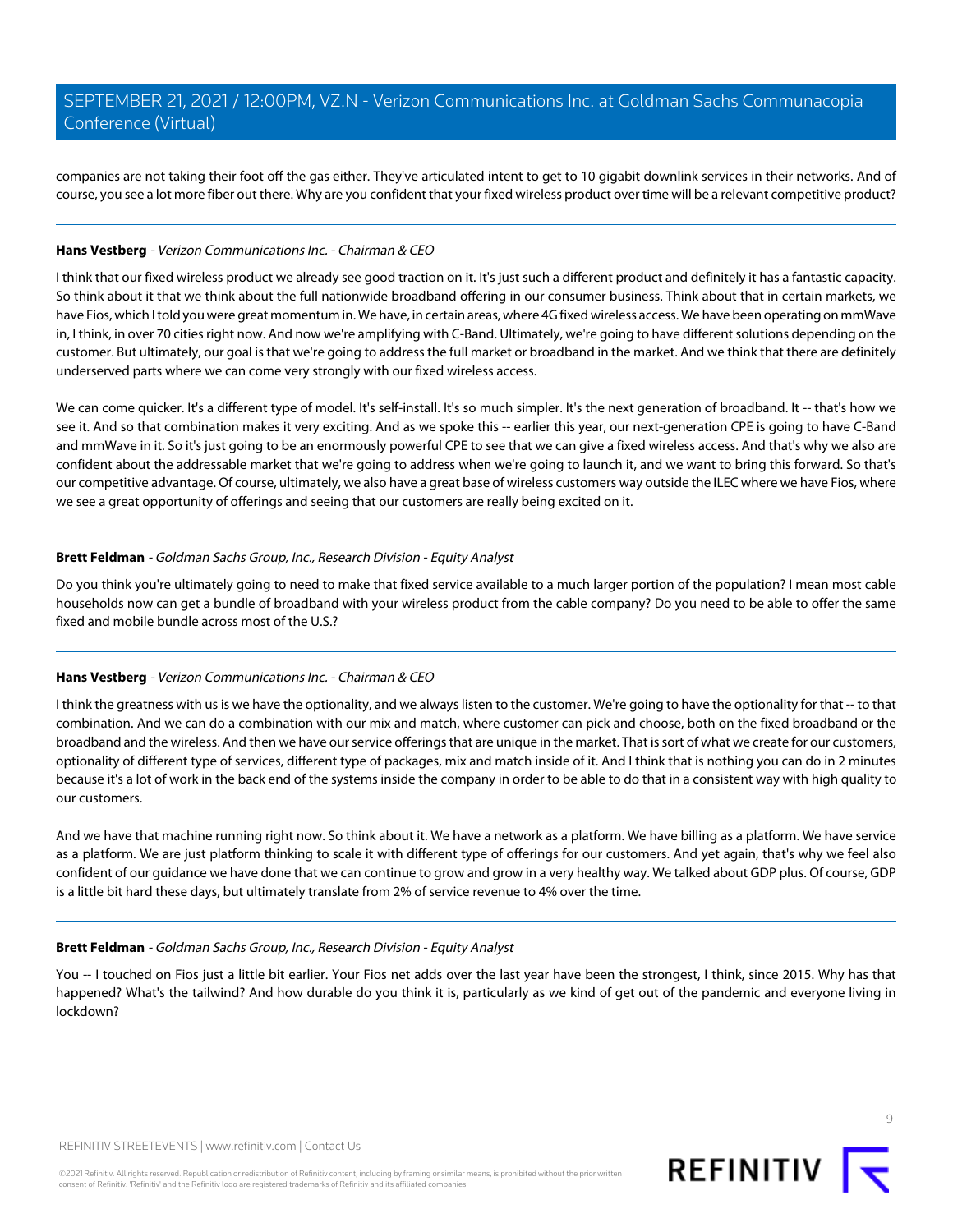#### **Hans Vestberg** - Verizon Communications Inc. - Chairman & CEO

Again, I think it's a superior service with our offerings and our mix and match, and then, of course, a high-quality network that we've built. And of course, the pandemic -- I think that there -- we will never go back to what was before the pandemic, just to be clear, especially when it times to digitalization. We're going to have much more people working from home partly or full time. They need a great service. They need a high-quality network that is reliable. And as you know, the Verizon network is the most reliable. If it's wireless or wireline, that doesn't really matter. And that's what people are going to continue to look for. And that's what we have seen in the last 3 quarters up to the second quarter in the momentum in the market. And we don't think that will go away. That people, hey, now I'm going to not have a good broadband at home because I don't think it's important.

And also, you need to add to that on top of the network we see much more direct-to-consumer offerings, where we, of course, are playing with all our partners using our platform of distribution like in Disney+, discovery+ and all of that, which also is a revenue source for us and a profit source for us, which we definitely have just started because we started that model in the market, and now we see it rolling out in the rest of the world. And we still have a lot of new things we can add to it. We just started with, I would say, content streaming. We are now into gaming. We have been into music. There might be more areas where our customers going to benefit, and we're going to benefit from our distribution and network platform together with other partners to see that we can continue that journey of incremental ARPA and service growth.

#### **Brett Feldman** - Goldman Sachs Group, Inc., Research Division - Equity Analyst

I did. Switch gears here and spend some time talking about the long-term opportunity that you see in enterprises are among the vectors of growth that you've outlined for Verizon. It's sort of easy to conceptually understand how there could theoretically be a lot of use cases for 5G and the enterprise. But of course, historically, enterprises haven't really used mobile networks as part of their operations or for part of their services. So it's kind of hard to very specifically think about what gets us there. Can you give us a little bit more insight? So when you sit down, you speak with enterprise CIOs, what are the conversations like? What type of use cases are they envisioning? And why do you think you're positioned to meet that?

#### **Hans Vestberg** - Verizon Communications Inc. - Chairman & CEO

Yes. So there are a couple of different use cases here that's come out in the market. First of all, we see a huge interest of private 5G networks. What does it mean? It means basically for a corporation, for a logistical warehouse, you have a private 5G network. You're using a licensed spectrum from Verizon and then commercial devices that is operating on 5G when you are in that confined area. Think about it substituting Wi-Fi because of the security, the throughput and the speed and the latency. That would be the reason. Why is that happening right now? Because everything is sort of an ecosystem. So of course, we build a network, devices are coming out, and now -- I mean we said in the second quarter, we are now passing 20% of our base having a 5G phone.

And of course, with the third quarter, we'll continue to grow that base of our customers. And that the same goes for enterprises. So we see that is one great opportunity. We have the ecosystem. We have the products to make that happen. The second is, of course, where we are the pioneer and the only one in the world so far, where we launch mobile edge compute, where we bring processing and compute to the edge of the network for new use cases, if it's manufacturing or if your logistic flows, et cetera. We would talk to basically every leader in the industry, in all industry segments, the number one, number two, number three, of use cases of bringing that out. And as you know, we have the biggest cloud providers with us. We have Amazon and Microsoft being part of that offering.

They are a little bit different. One is for the public mobile edge compute and one is for the private mobile edge compute. But all in all, we are creating a market where nobody else is right now. I mean we have created this market. We started 2 years ago. This was part of the Verizon Intelligent Edge Network. When we saw what we could do, then we designed the network like that as well because if you have designed a network, it's nothing, "Hey, I want to get into mobile edge compute." That's a different story. So exciting and, of course, for the investor base, we're talking slowly about, first of all, what is it we're offering, what are the TAMs we talked about in Investor Day. We're starting to give more example of it. And over time, of course, it's going to be a revenue source that we're going to talk much more about and an order book that is important.

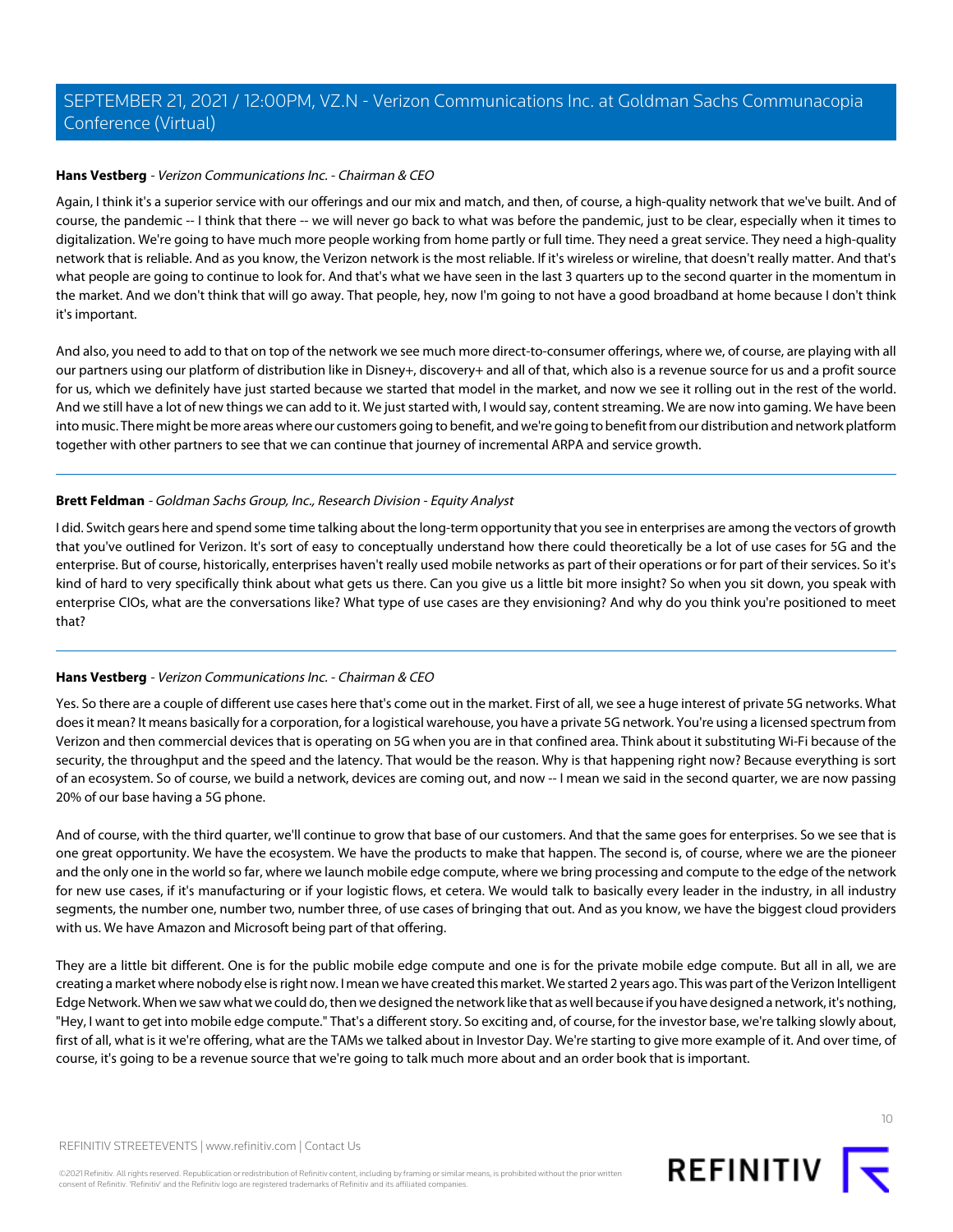# **Brett Feldman** - Goldman Sachs Group, Inc., Research Division - Equity Analyst

Historically, when you've served enterprises, you've brought your network to them. With mobile edge compute, they're taking their IT and they're putting it into your network. So with that dynamic, how important is first-mover advantage? How much of the lead do you think you have?

# **Hans Vestberg** - Verizon Communications Inc. - Chairman & CEO

Yes. It's a dramatic change because, ultimately, if they're going to use a licensed spectrum instead of an unlicensed spectrum and buying the equipment themselves, it's a new model, where we are much more entrenched with our customers, but also offering a totally different service, which enormous performance. And we can dedicate our mmWave as we have such a best pool of mmWave. So we can offer that. And just think about how simple it's going to be. You have your 5G phone in a private setting in your corporation. And as soon as you walk out on the street, then you use the same phone, but you're outside it. If that's with compute, with cloud or within private network, doesn't matter.

So it is a new model. And of course, we were on to that. We launched, I think, for almost 2 years ago, the first 5G mobile edge compute. And we're still the only one in the market that has commercial offerings, both on private and public. So the head-start is probably 2 years, and it's going to be a land grab because it's a very different model, where we're going to serve our customer with our licensed spectrum, where they're going to rely on it. Then we're going to see which ultimate model is going to be. Will they buy the equipment to run inside and maintain it? Or will they buy capacity from us? That's sort of what we're discussing with our customers right now. And we have so many trials that we're now starting converting to commercials. And you saw this summer a couple of them are now converted to commercial deals, and we're focused on getting many more of those.

# **Brett Feldman** - Goldman Sachs Group, Inc., Research Division - Equity Analyst

Well, I have time to just ask one more question of you, and it's been a great conversation, a great way to kick off the conference. When we look at you and we look at the landscape, it's hard to not notice that most, if not all, of the major telcos have either cut or eliminated their dividends as they try to position themselves to invest in 5G and fiber. There are 2 areas that you're focusing your investment in as well. Why do you believe you are positioned to sustain and increase your dividend through that investment cycle?

# **Hans Vestberg** - Verizon Communications Inc. - Chairman & CEO

So we, of course, have our projections. We have our 5 vectors of growth. We know where we're going. So we feel that our capital allocation priorities are intact. They are no different. Number one, we invest in our network, in our business. And this year, of course, with the CapEx we're investing, together with the acquisition of the spectrum and TracFone. That's really to invest in our business. And that's the #1 for us and for our Board. Secondly is to continue to serve our shareholders with a dividend. And with Matt, the CFO, and I, our job is to continue to see that we put our Board in a position to continue to have a healthy dividend, both growth, but -- and healthy dividend.

And the third one is to see that we are now paying down our debt. As we said, when we came into the spectrum auction, we wanted to get back to our -- before it was pre-Vodafone. Now it's pre-C-Band sort of metrics when it comes to unsecured debt to EBITDA. And we have 4 to 5 years to get there. But the team is very focused on it, but that is the priority. And the last priority then becomes, okay, share buybacks. When we're done with all that, we will do share buybacks, which is now pushed out in a time due to the spectrum auction. But we are very consistent. As we're consistent on our financial discipline on consumer wireless or consistent on how we work with our cost base, we're equally consistent with our capital allocation, and we're executing on it as a promise to our shareholders. That's what we're doing.

#### **Brett Feldman** - Goldman Sachs Group, Inc., Research Division - Equity Analyst

Hans, that was a great overview. Thanks so much for being here with us for the 30th Communacopia and we look forward to seeing you you, back in person, next year.